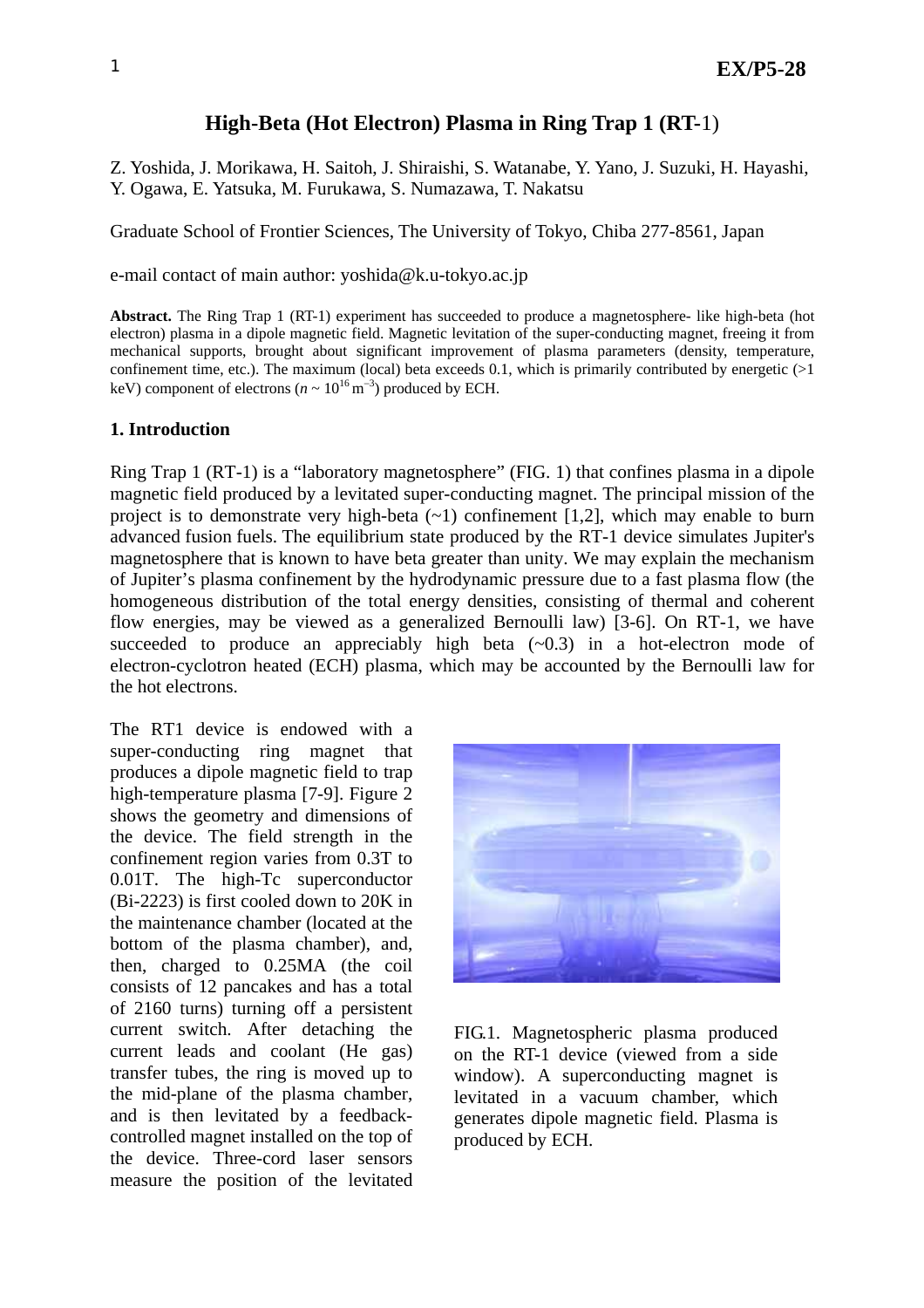ring. We can continue the super-conducting operation for 7 hours before the coil temperature increases up to 30K. The current decay is less than 1% after 7 hours.

The plasma is produced by electron cyclotron resonance heating (ECH) by injecting 2.45GHz (< 20 kW) and/or 8.2 GHz (< 25 kW) microwaves. The electron cyclotron resonance occurs in a stronger field place (the resonant magnetic fields are, for 2.45GHz, *B*=875G, and for 8.2GHz, *B*=2930G), while the plasma is confined in the weaker field region (see FIG. 2).

Figure 3 shows the typical waveforms of 2.45GHz RF discharge of RT-1. Microwave was injected from t=0 to 1s. In the initial phase (t=0  $\sim$  0.15s), soft X-ray count and diamagnetic flux increased, while visible light emission dropped rapidly. At the same time, a small drop of the line integrated density  $n_l$  (measure by 75GHz microwave interferometry) was observed. After the termination of 2.45GHz RF, about 10% ( $\sim$ 2×10<sup>16</sup>m<sup>-3</sup>) of the density of the main discharge was sustained. The soft X-ray measurement shows that the high temperature electrons. generated by 2.45GHz ECH, survived as long as 1.4s. The decay of the diamagnetic flux signals also has a slow component.



FIG. 2. The RT-1 device. A high-Tc super-conducing magnet (Bi-2223) is levitated by an external feedback-controlled magnet. The lifting magnetic field produces a separatrix in the poloidal magnetic field. The resonances of the 2.45GHz and 8.2GHz ECH occur near the internal magnet.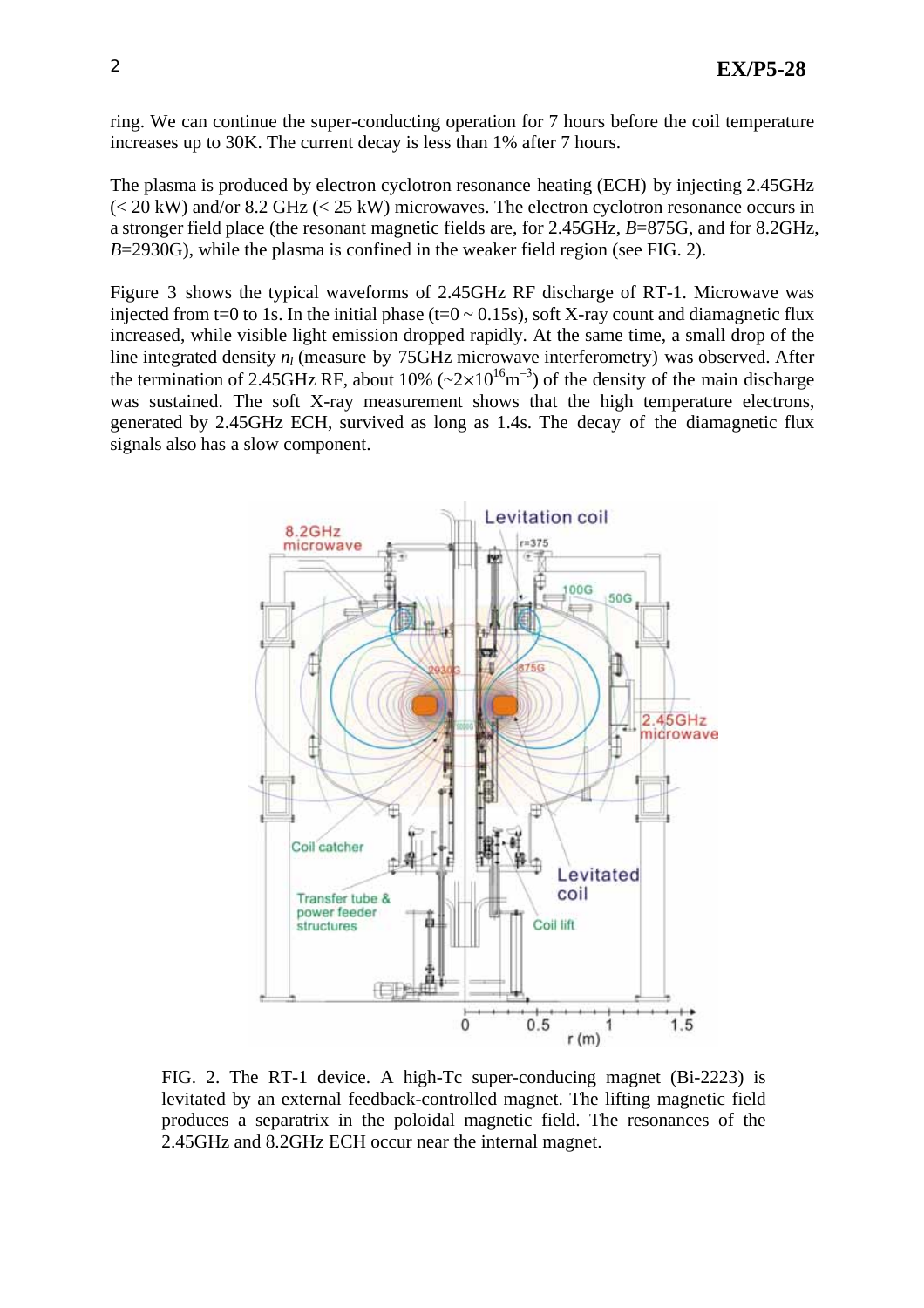

**FIG. 3.** Typical waveforms of (from the top to the botom) (1) injected and reflected microwave power, (2) diamagnetic signals from different loops, (3) soft X-ray, (4) visible light emission strength, and (5) interferometry fringe shift.

## **2. Improved Confinement with Levitated-Magnet Operation**

The RT-1 device produced the first plasma in 2006 [7]. After about one year of the initial-phase operations with mechanically supported ring magnet, we started experiments with perfectly levitated magnet in 2007. By levitating the ring magnet, the plasma is freed from interactions with mechanical structures. With magnetic levitation, a separatrix is created in the poloidal magnetic field (FIG. 2). In comparison with supported-magnet operations, we observed significant improvements of various plasma parameters [10].

In FIG. 4, we compare the line-integrated density  $n_l$ , in the variation of input power of 2.45GHz ECH, for the discharges by the levitated operations (triangles) and supported operations (circles). Without the levitation,  $n_l$  saturated around the cut-off density of the RF. However,  $n_l$  increased above the cutoff density when the magnet was levitated. Assuming a parabolic distribution of the electron density profile, the peak electron density is estimated to be  $n_{peak}$ =2.0×10<sup>17</sup>m<sup>-3</sup> (when  $P_f$ =15kW), which is at least two times higher than the cut-off density. This result suggests the mode conversion of microwave into the electron Berstein wave. Indeed, on the Mini-RT experiment, we have detected the EBW by small monopole antenna inserted near the resonant point [11].

We also observe strong diamagnetism in the levitated operations. The diamagnetic loop signals are enhanced by one order of magnitude, indicating appreciably high beta values. In the next section, we describe the characteristics of high-beta hot electron mode created by ECH.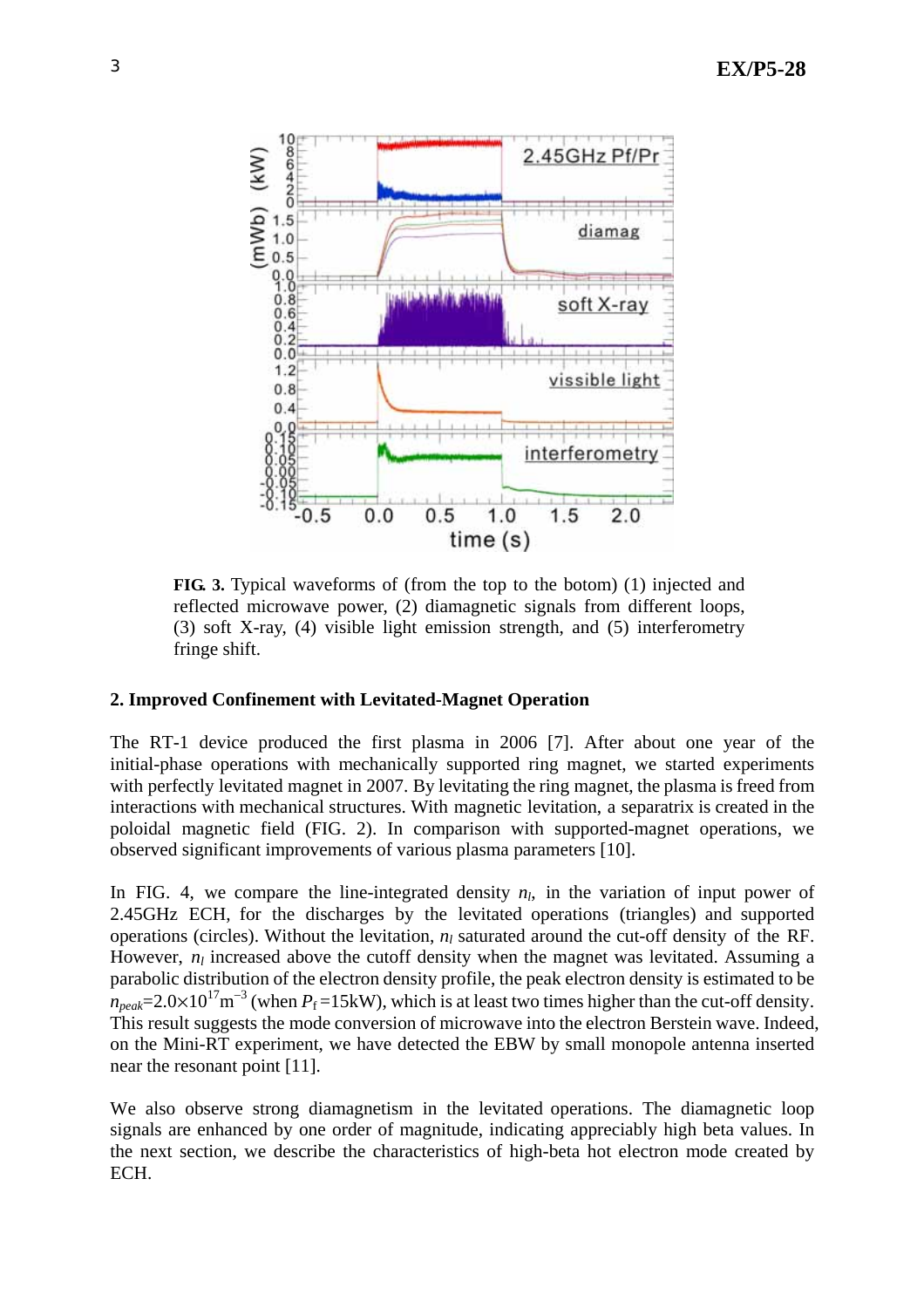

**FIG. 4.** Line integrated electron densities in the variation of 2.45GHz RF power. When  $n_e$  was equal to the 2.45GHz cutoff density of  $7.4 \times 10^{16}$ m<sup>-3</sup> inside the separatrix,  $n_l$  was  $1.3 \times 10^{17}$ m<sup>-3</sup>, as noted in the figure.



**FIG. 5.** Diamagnetic signals and line integrated density for the cases of RF injections of single frequency of 8.2GHz and 2.45GHz, and multiple frequencies.

#### **3. Hot-electron High-beta Mode**

By decreasing the filling gas pressure, we can produce a hot electron component that yields an appreciably high beta value (similar behavior was observed in the LDX experiment [12]). In levitated-magnet operations, the maximum (local) beta exceeds 0.3 (estimated by the diamagnetic flux compared with two-dimensional Grad-Shafranov analysis [6]).

The parameter regime (span by the densities and temperatures of the bulk and hot electron components) is appreciably extended by the combination of two different frequencies of ECH,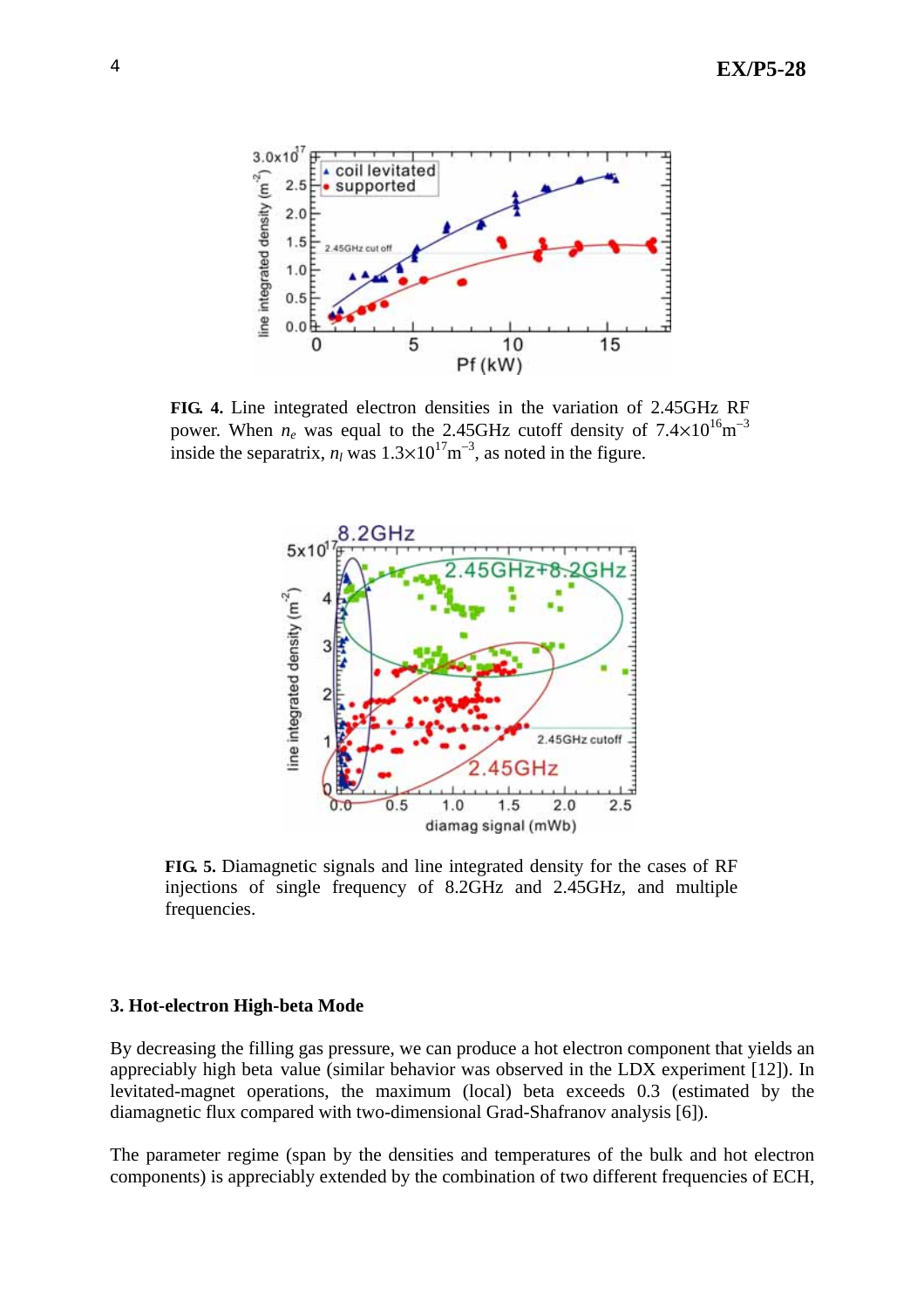Figure 5 plots the diamagnetism and line-integrated density of ECH plasmas for three cases: single-frequency microwave injections with 8.2GHz (triangles) and 2.45GHz (circles), and multiple-frequency injection (squares). In comparison with the group of 8.2GHz RF discharges, those with 2.45GHz RF have much higher diamagnetic fluxes (up to around 2mWb that correspond to more than 10% of the vacuum-field fluxes). One possible reason for the advantage of the 2.45GHz RF is that the corresponding resonance layer (875G line in FIG. 2) does not interact with the internal magnet, which is not the case for the 8.2GHz RF (2930G line in FIG. 2). While the 8.2GHz RF is not effective to produce hot electrons, it helps to increase the bulk density  $n_e$  (measured by the interferometer). By the combination of two RFs, both high density and large diamagnetism can be obtained simultaneously.

By matching multiple diamagnetic signals with Grad-Shafranov equilibrium analyses, we estimate the beta value. Figure 6 plots the relation between the diamagnetic flux (given in FIG. 5) and the estimated beta value. The fitting of fluxes at five different position shows that the (hot electron) pressure has a peak near  $R=0.5$ m. The maximum local beta (that appears in a weaker magnetic field place near *R*=0.7) is around 0.3.

Figure 7 shows the energy spectra of soft-X ray emissions. The hot electron component, produced by 2.45GHz ECH, has a typical temperature  $1 \sim 10 \text{ keV}$  and density  $\sim 10^{16} \text{ m}^{-3}$ , while the bulk plasma component has a density  $10^{17}$ ~ $10^{18}$ m<sup>-3</sup> and much lower temperatures (of order 10 eV, estimated by spectroscopy).



**FIG. 6.** Numerical estimate of the beta value as a function of the diamagnetic signal. The horizontal axis gives the diamagnetic signal corresponding to FIG. 5. Three different profiles of the hot electron pressure are compared. Fitting the equilibrium magnetic fields and the diamagnetic signals at five different places, the curve for *R*=0.47 (the position of the pressure peak) gives the best estimate.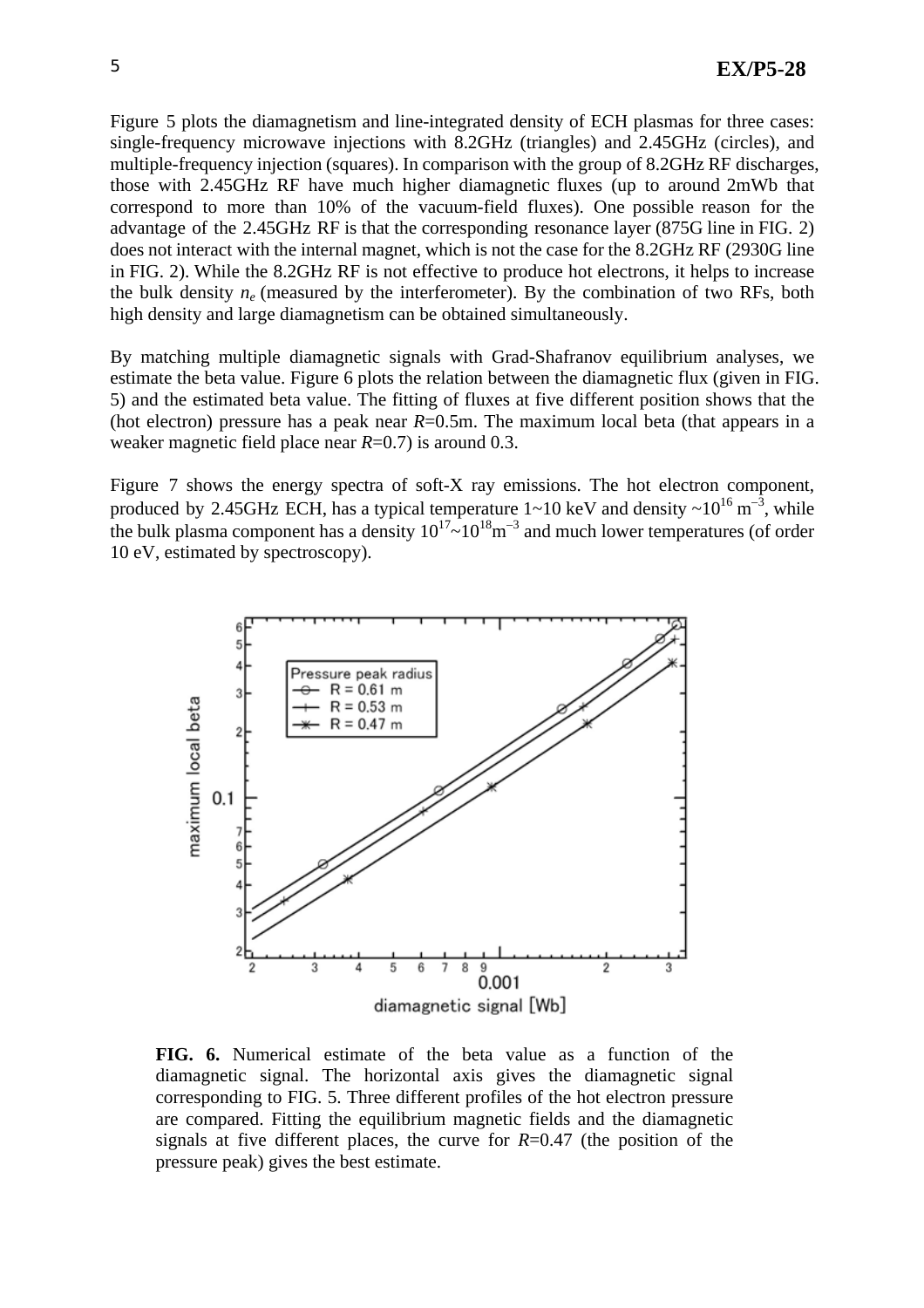

**FIG. 7.** Soft-X ray energy spectrum of the hot electron component (measured by Si(Li) detector pulse height analysis system). The plasma was produced by 2.45GHz ECH.



**FIG. 8.** Combination of 2.45GHz ECH and 8.2GHz ECH. (a) Electron temperature  $T_e$ , (b) density  $n_e$ , and (c) electron pressures  $p_e=n_e k_B T_e$  of high-energy component electrons. 2.45GHz RF power was 10kW for all cases, and measurement was done for two neutral gas pressures. (d) Diamagnetic signals measured by a magnetic loop.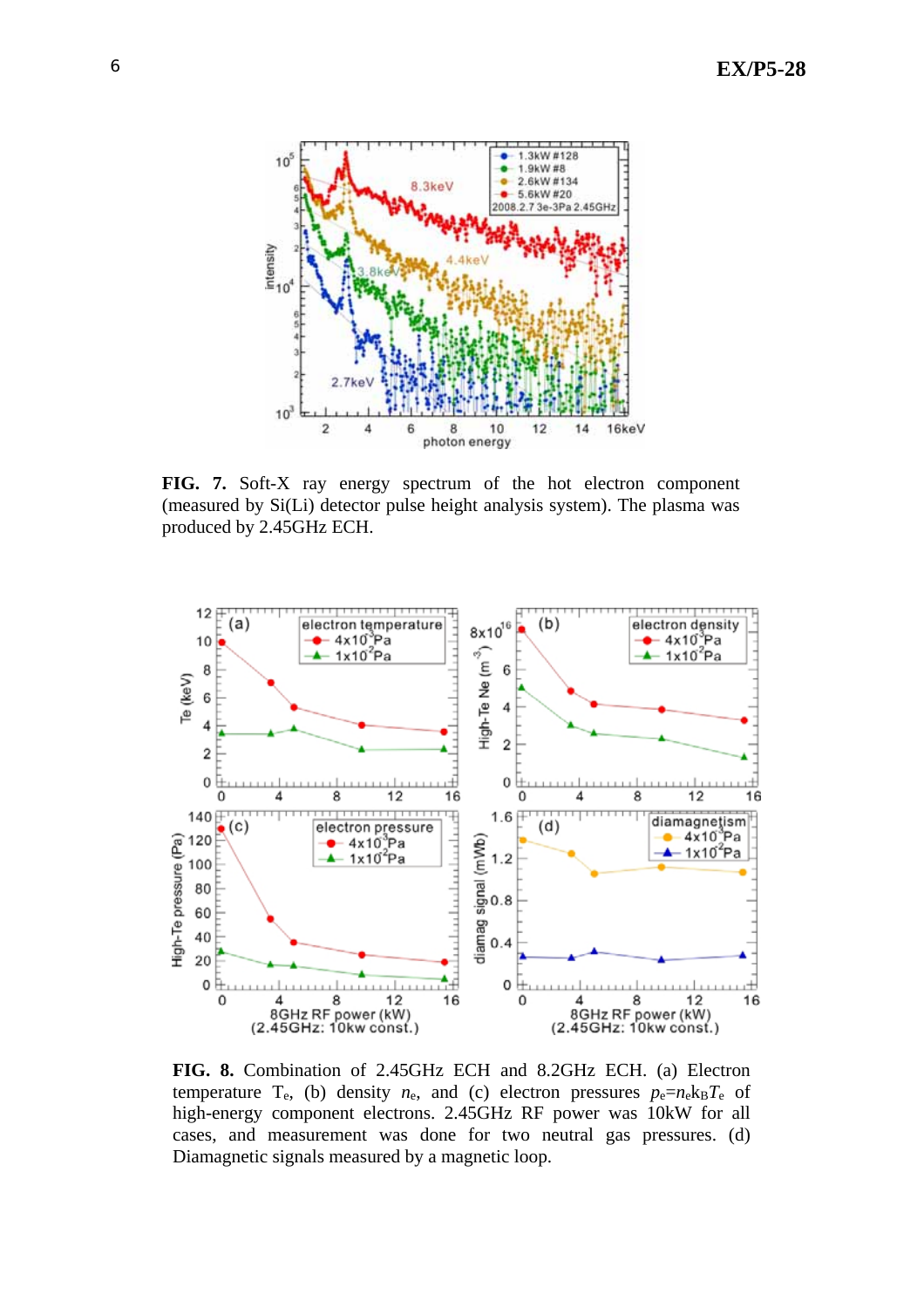For the plasma with 2.45GHz ECH only, the pressure of the hot electrons accounts well for the beta value estimated by the diamagnetic measurement (see FIG. 8). However, adding the 8.2GHz ECH and increasing the bulk plasma density, the pressure due to the hot electrons underestimates the diamagnetism, suggesting that the energy of the intermediate energy electrons is increased. The energy confinement time (total stored energy / total RF power) is about 0.5ms, which is primarily dominated by the radiation from the cold bulk component.

## **4. Discussions**

We have succeeded to produce high-beta hot-electron plasmas on the RT-1 device. Magnetic levitation of the internal superconducting magnet freed the plasma from interactions with mechanical structures, and the achievement of closed-surface magnetospheric configuration brought about significant improvement of the plasma parameters. The demonstration of the steady-state high-beta (~0.3) confinement encourages our challenge to the advanced fusion.

The high beta value is primarily due to the pressure of the hot electrons produced by ECH in a relatively low-density plasma. To heat the bulk component of the electrons, we have to increase the density. Because of relatively small magnetic field, the cut-off density is rather low for available ECH microwaves, so that the bulk plasma heating needs some innovation. In the 2.45GHz ECH plasma, we have obtained the bulk plasma density *n* that is about double of the cut-off density, which indicates the mode-conversion into the Electron Bernstein Wave (EBW). By the combination of 2.45GHz and 8.2GHz ECH, we can change the bulk plasma density *n* within the range span by the corresponding cut-off densities  $(10^{17} < n < 10^{18} \text{ m}^{-3})$ . At higher *n*, the pressure (both the temperature and the density) of the hot electrons decreases, while the diamagnetism is kept strong (FIG. 8). Further studies are needed to demonstrate high beta confinement of the bulk electrons as well as ions.

## **Acknowledgements**

This work was supported by Grant-in-Aid for Scientific Research from the Japanese Ministry of Education, Science and Culture No. 14102033.

# **REFERENCES**

- [1] HASEGAWA, A., et al., "A  $D^3$ -He fusion reactor based on a dipole magnetic field", Nucl. Fusion **30** (1990) 2405.
- [2] YOSHIDA, Z., et al., Magnetosphere-like Plasma Produced by Ring Trap 1 (RT-1) -- A New Approach to High-Beta Confinement --, 21th IAEA Fusion Energy Conference, China, 2006, IC/P7-14.
- [3] MAHAJAN, S. M. and YOSHIDA, Z., "Double curl Beltrami flow: Diamagnetic structures", Phys. Rev. Lett. **81** (1998) 4863.
- [4] YOSHIDA, Z. and MAHAJAN, S. M., "Variational principles and self-organization in two-fluid plasmas", Phys. Rev. Lett. **88** (2002) 095001.
- [5] SHIRAISHI, J., et al., "Relaxation of a quasisymmetric rotating plasma: A model of Jupiter's magnetosphere", Phys. Plasmas **12** (2005) 092901.
- [6] SHIRAISHI, J. FURUKAWA, M. and YOSHIDA, Z., "A new-type equilibrium of flowing plasma dominated by the Hall effect", Plasma Fusion Res. **1** (2006), 050.
- [7] YOSHIDA, Z., et al., "First plasma in the RT-1 device", Plasma Fusion Res. **1** (2006) 008.